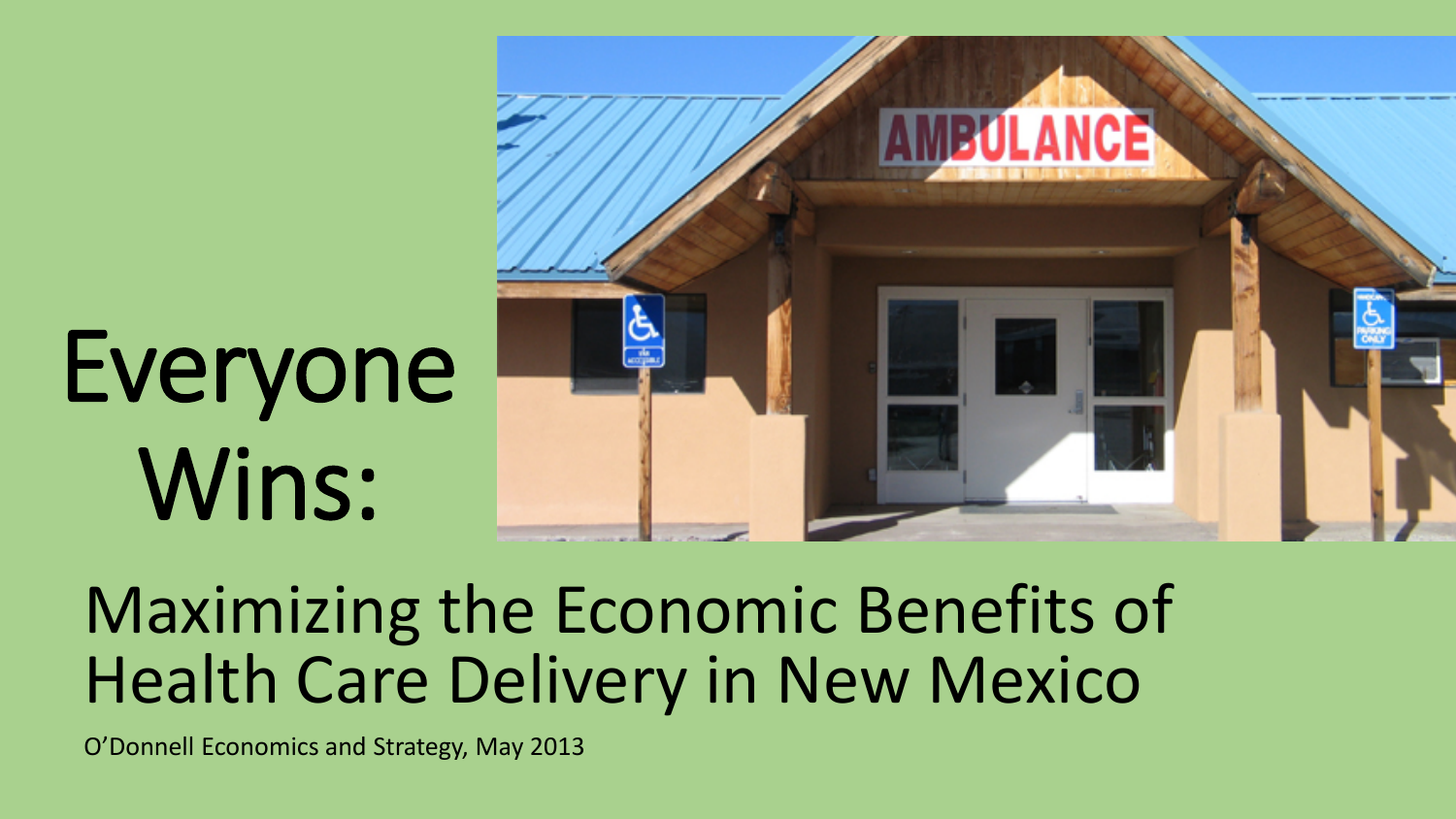Funding support provided by the Mid Region Council of Governments, the Economic Development Administration, the Con Alma Health Foundation and the McCune Charitable Foundation



#### MCCUNE

Charitable Foundation



The Heart & Soul of **Health in New Mexico** 



U.S. ECONOMIC DEVELOPMENT ADMINISTRATION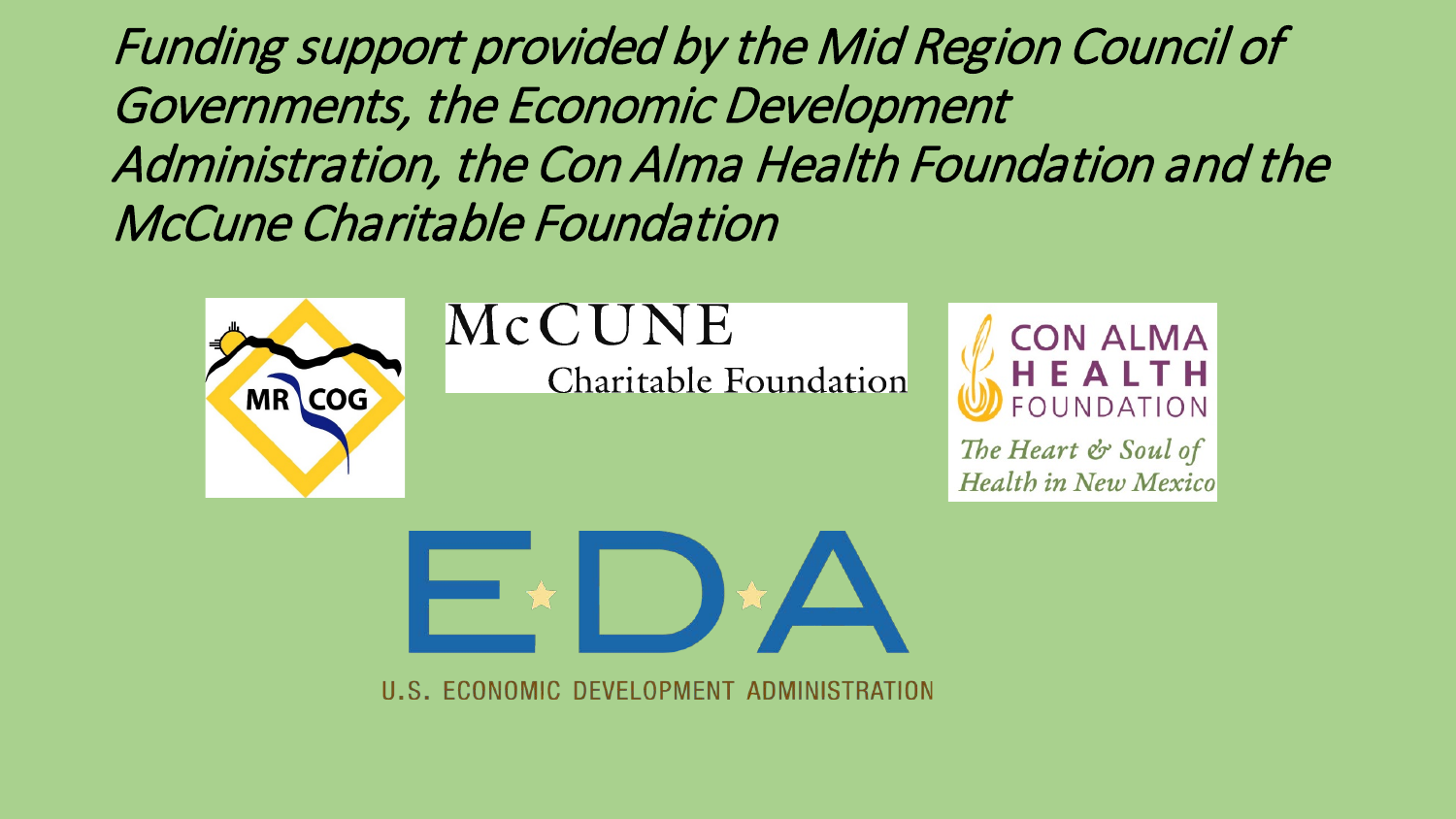#### Presentation Overview

- Health care delivery is a core component of New Mexico's economic base
- The Affordable Care Act has the potential to vastly increase the economic benefits of health care in New Mexico
- The full economic potential of ACA will only be realized if increased access to health insurance translates into increased access to health care.
- To make this happen New Mexico must aggressively address its shortage of primary care providers.
- Health care delivery has not traditionally been the target of economic development efforts, but this needs to change.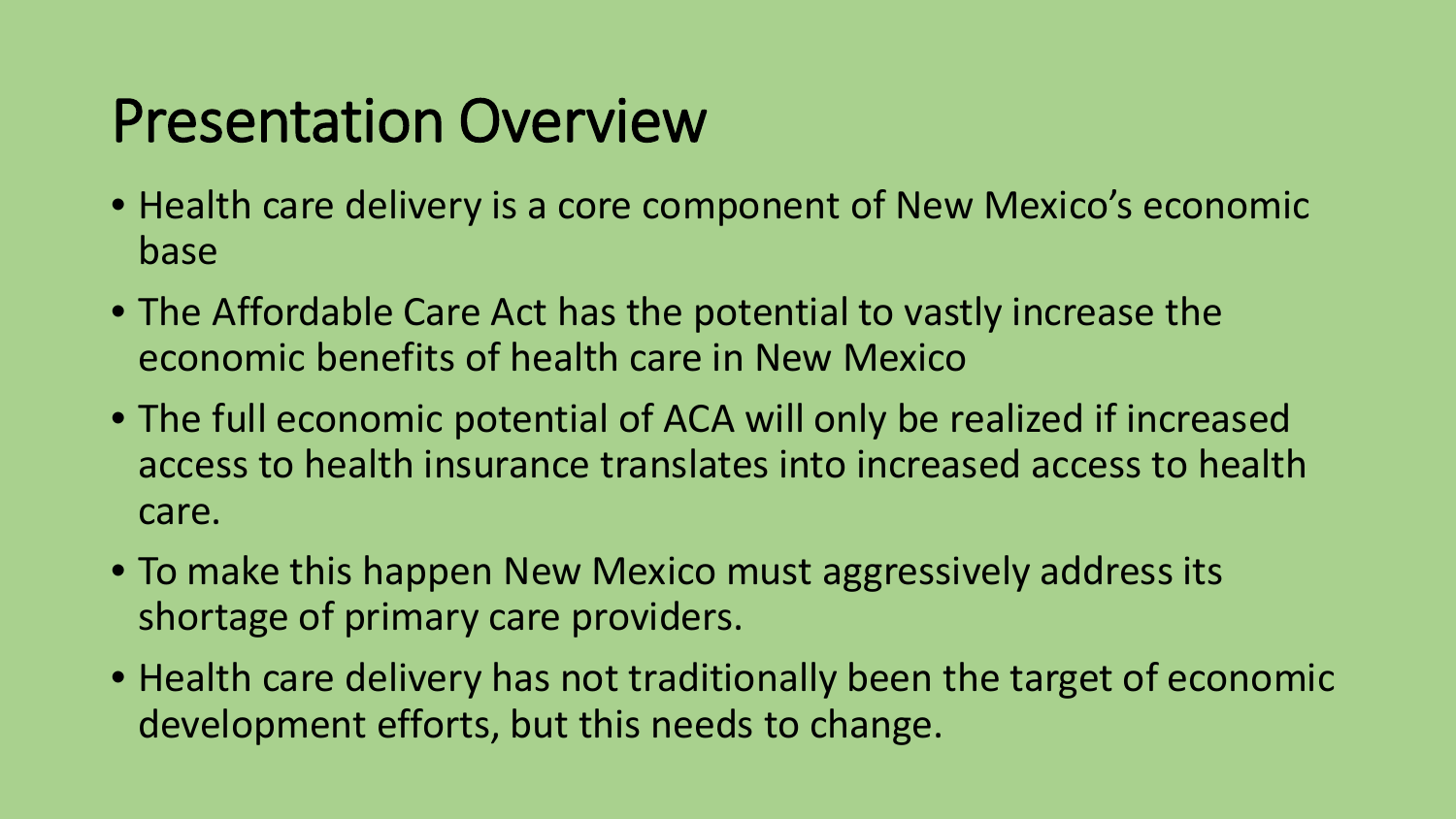#### Health Care Employs More New Mexicans than Any Other Industry

- 18% of all private sector jobs
- 20% of private sector payrolls.
- 109,000 private sector health care jobs
- 18,000 government jobs

#### New Mexico Private Sector Employment, 2010

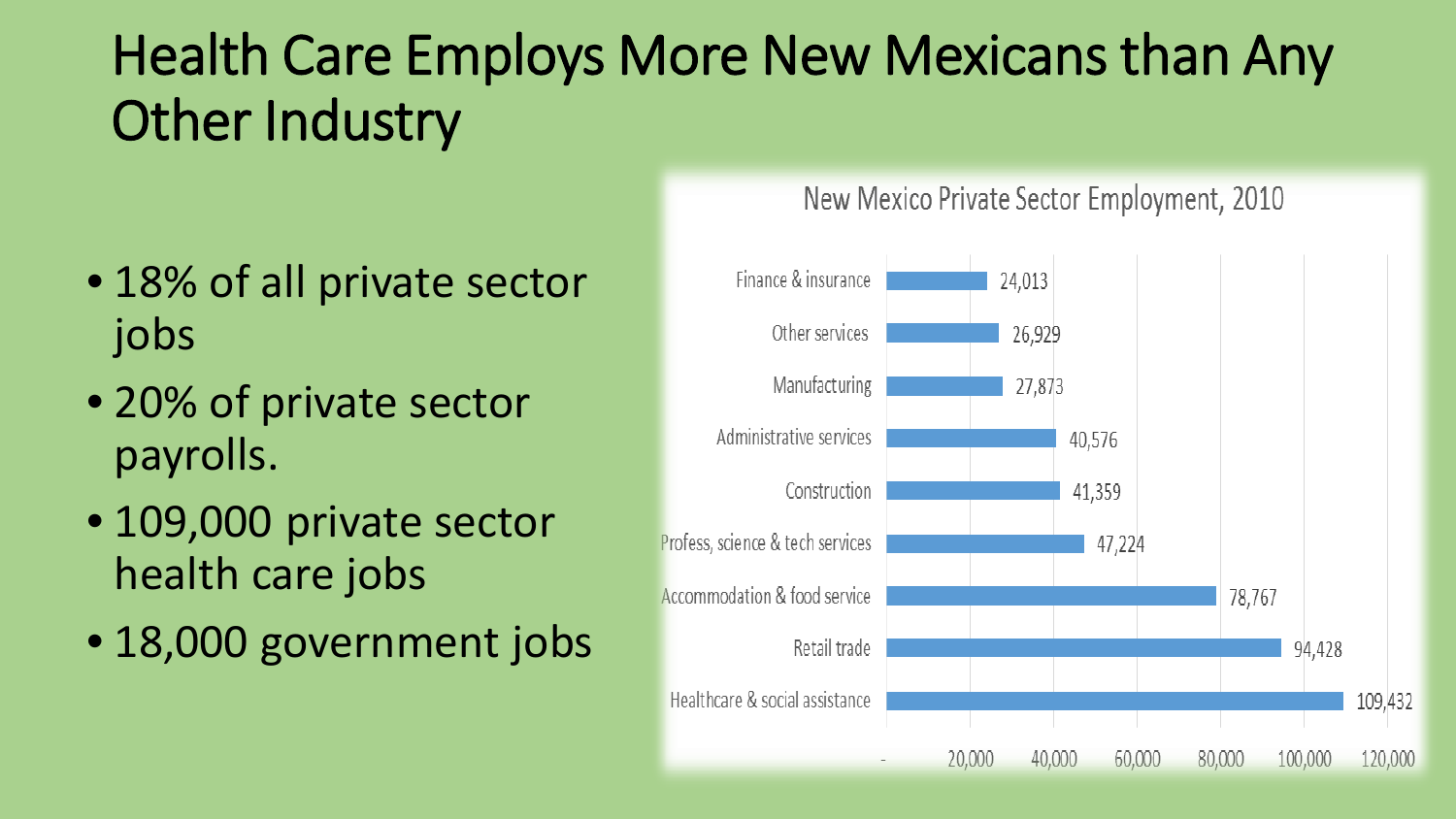#### Health Care Drives State Job Growth

| New Mexico Private Sector Job Growth by Industry 2005-2011                   |          |  |  |  |
|------------------------------------------------------------------------------|----------|--|--|--|
| <b>Total</b>                                                                 | 4,916    |  |  |  |
| Health care & social assistance                                              | 13,809   |  |  |  |
| <b>Professional, science &amp; tech services</b>                             | 11,455   |  |  |  |
| <b>Administrative services</b>                                               | 2,102    |  |  |  |
| <b>Accommodation &amp; food service</b>                                      | 1,280    |  |  |  |
| <b>Other services</b>                                                        | 268      |  |  |  |
| <b>Retail trade</b>                                                          | (615)    |  |  |  |
| <b>Finance &amp; insurance</b>                                               | (653)    |  |  |  |
| <b>Manufacturing</b>                                                         | (6, 647) |  |  |  |
| <b>All Other Private Sector</b>                                              | (7, 415) |  |  |  |
| <b>Construction</b>                                                          | (8,668)  |  |  |  |
| Source: US Bureau of Labor Statistics Quarterly Census of Employment & Wages |          |  |  |  |

Even during the height of the recession, from 2007 to 2009, when over 60,000 jobs were lost statewide, 7,000 new jobs were created in health care and social assistance.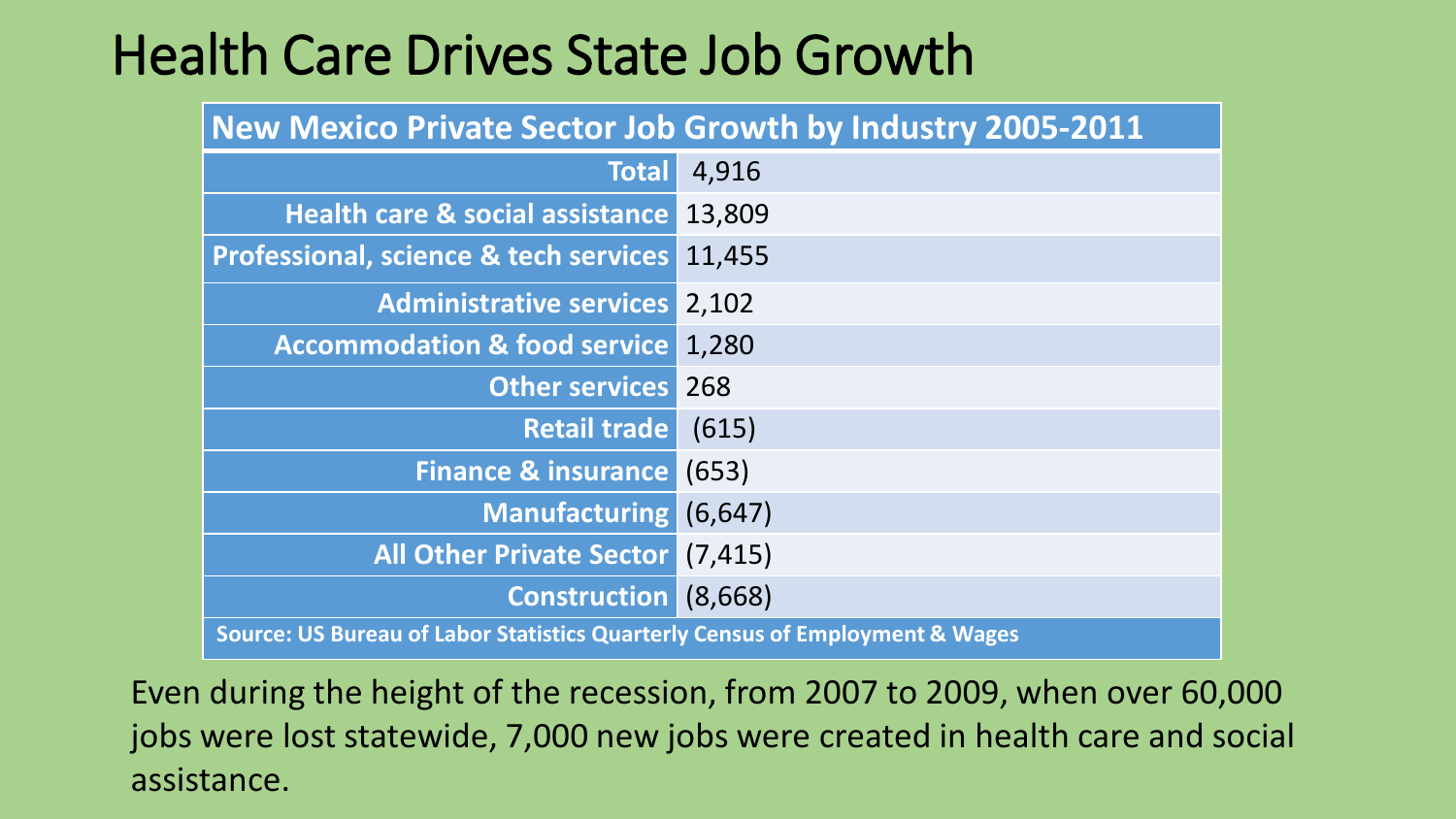

- Health care payrolls increased by 30%
- Total private sector payrolls increased by 17%
- Payrolls of many major employers stagnated or declined.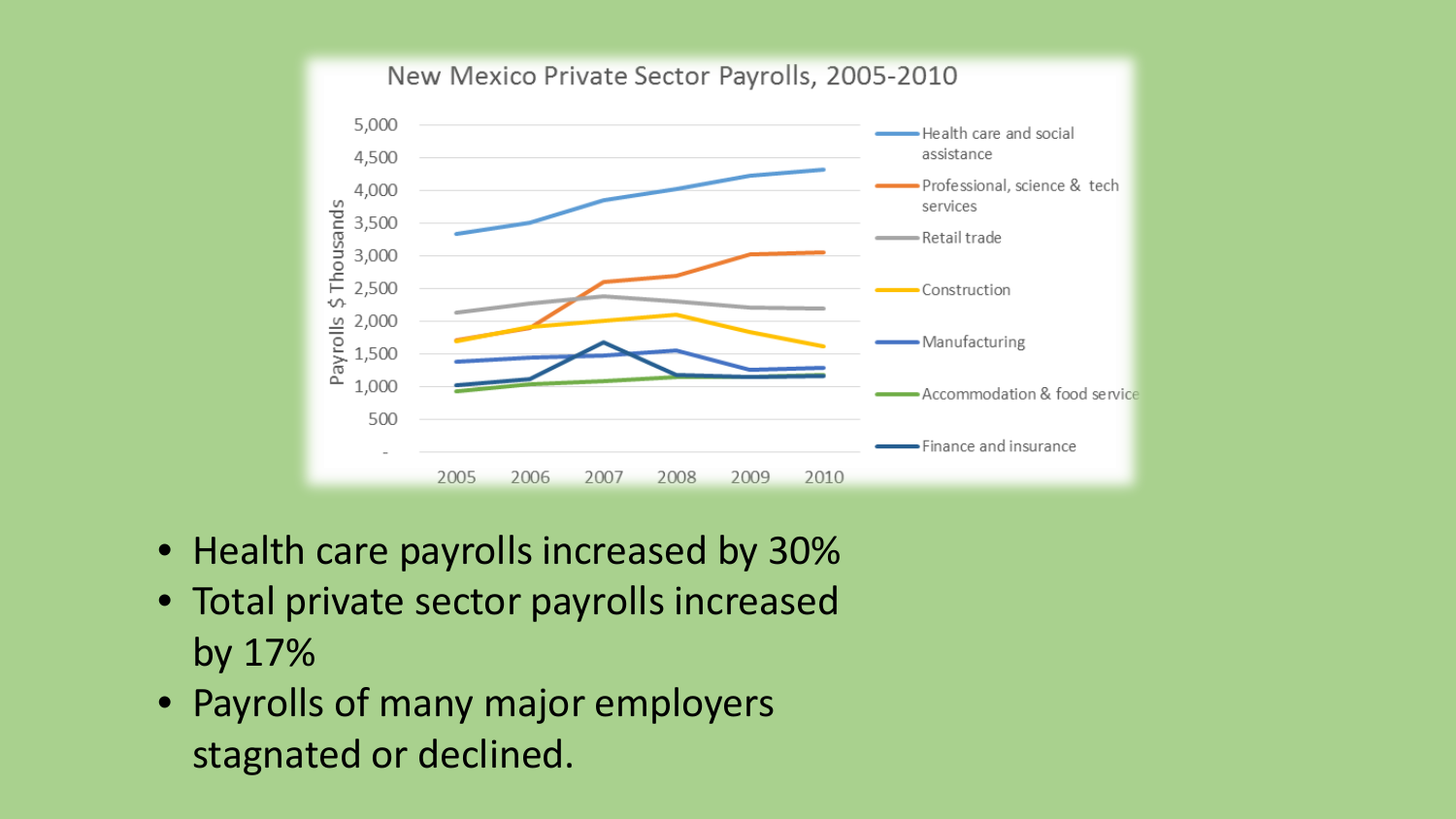#### Three of New Mexico's five fastest growing occupations are in health care

| <b>NM Occupations Adding the Most Employment 2009-</b>      |       |  |  |  |
|-------------------------------------------------------------|-------|--|--|--|
| 2019                                                        |       |  |  |  |
| <b>Personal &amp; Home Care Aides</b>                       | 6,710 |  |  |  |
| <b>Home Health Aides</b>                                    | 4,330 |  |  |  |
| <b>Retail Salespersons</b>                                  | 3,440 |  |  |  |
| <b>Food Preparation &amp; Servers</b>                       | 3,170 |  |  |  |
| <b>Registered Nurses</b>                                    | 3,030 |  |  |  |
| <b>Source: New Mexico Department of Workforce Solutions</b> |       |  |  |  |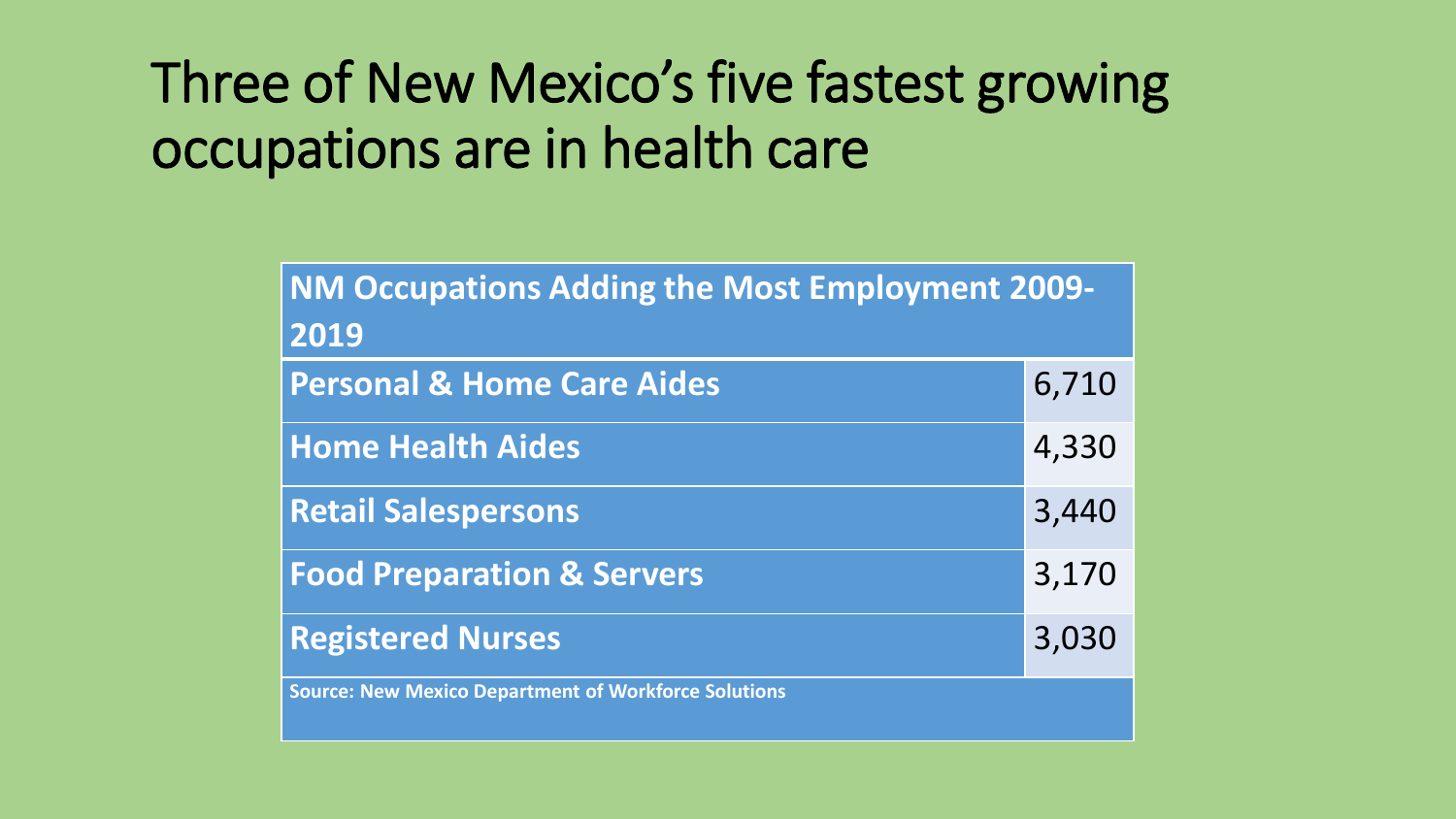# Health care attracts more federal revenue than the National Labs

- About 45% of all New Mexico personal health care expenditures are paid for by the federal government directly.
- Health care draws over \$7 billion federal dollars into New Mexico each year, over twice as much as the federal government spends on Los Alamos and Sandia National Laboratories combined.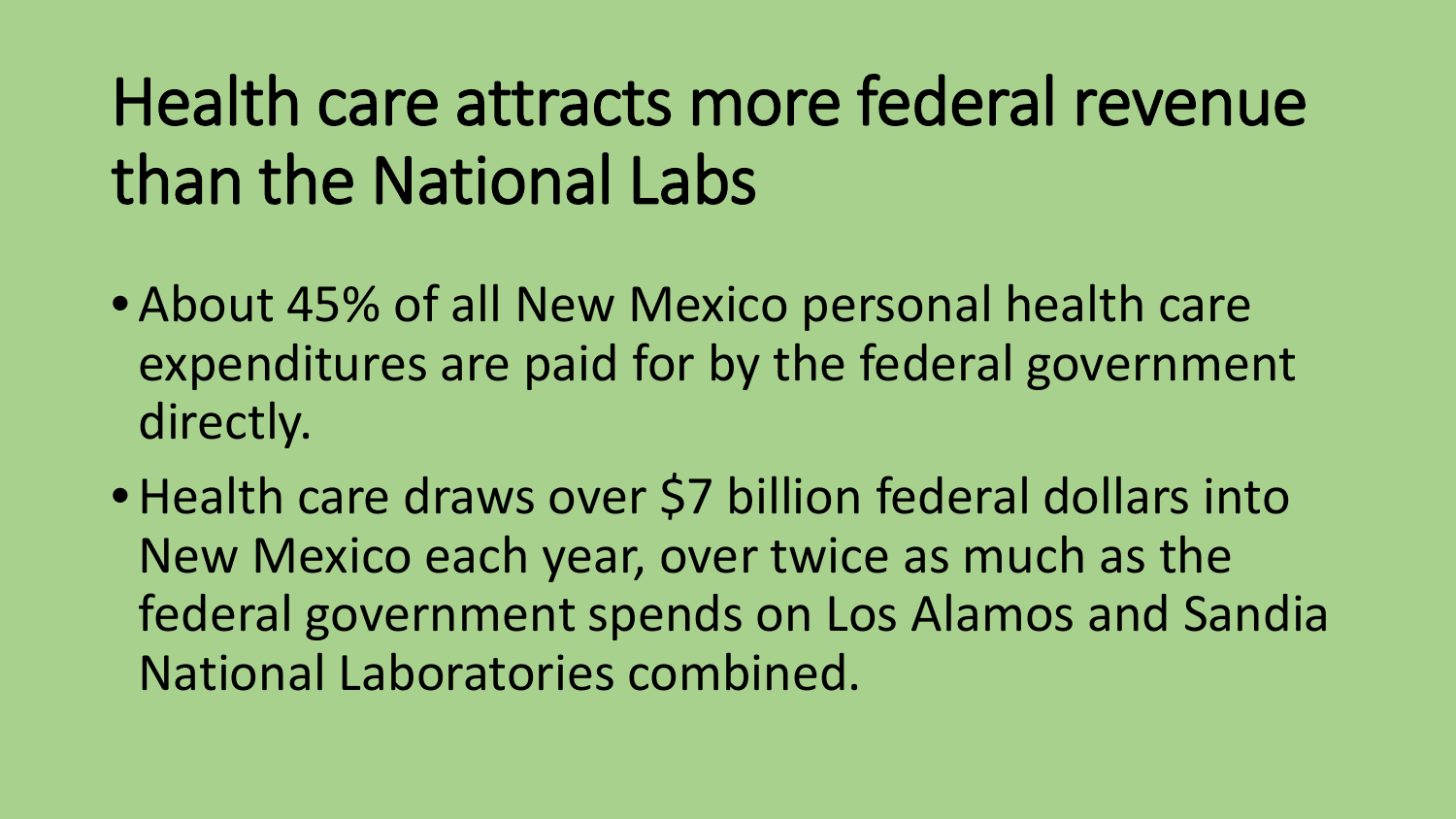| <b>Economic Impact of New Mexico's Health Care Sector in 2010 (\$ millions)</b> |            |         |          |  |  |  |  |  |
|---------------------------------------------------------------------------------|------------|---------|----------|--|--|--|--|--|
| <b>Impacts</b>                                                                  | Employment | Income  | Output   |  |  |  |  |  |
| <b>Direct</b>                                                                   | 109,432    | \$5,892 | \$13,963 |  |  |  |  |  |
| Indirect                                                                        | 35,880     | \$1,420 | \$4,205  |  |  |  |  |  |
| Induced                                                                         | 49,165     | \$1,734 | \$5,183  |  |  |  |  |  |
| <b>Total</b>                                                                    | 194,476    | \$9,046 | \$23,352 |  |  |  |  |  |

- 195,000 (about 1-in-5) jobs
	- Every 5 health care jobs support 4 jobs in other sectors.
- \$23 billion in economic activity
- \$9 billion in income
- \$734 million in state and local tax revenue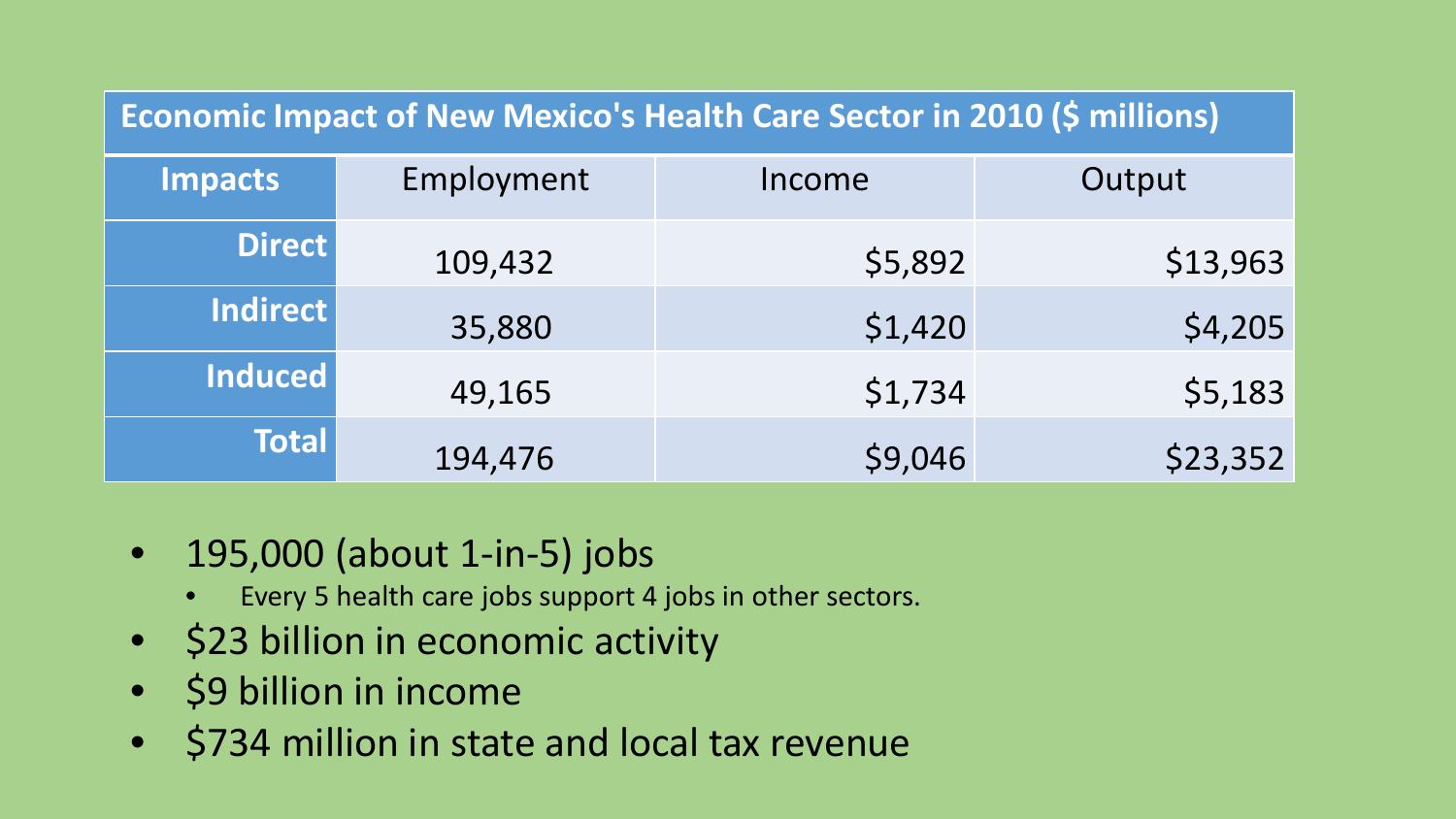#### Additional Economic Benefits of Health Care

#### **Recruiting Business and Attracting Skilled Labor**

- Access to high quality health care helps determine where firms locate and high value employees live.
- A strong health care network can lower health care costs for firms and workers and provide access to services that increase employee productivity.

#### **Workforce Productivity**

• Chronic disease = lost productivity, absenteeism, high turnover and higher premiums for employee health insurance. New Mexico has higher-than-<br>average rates of several chronic diseases, many of which can be effectively managed with consistent primary health care.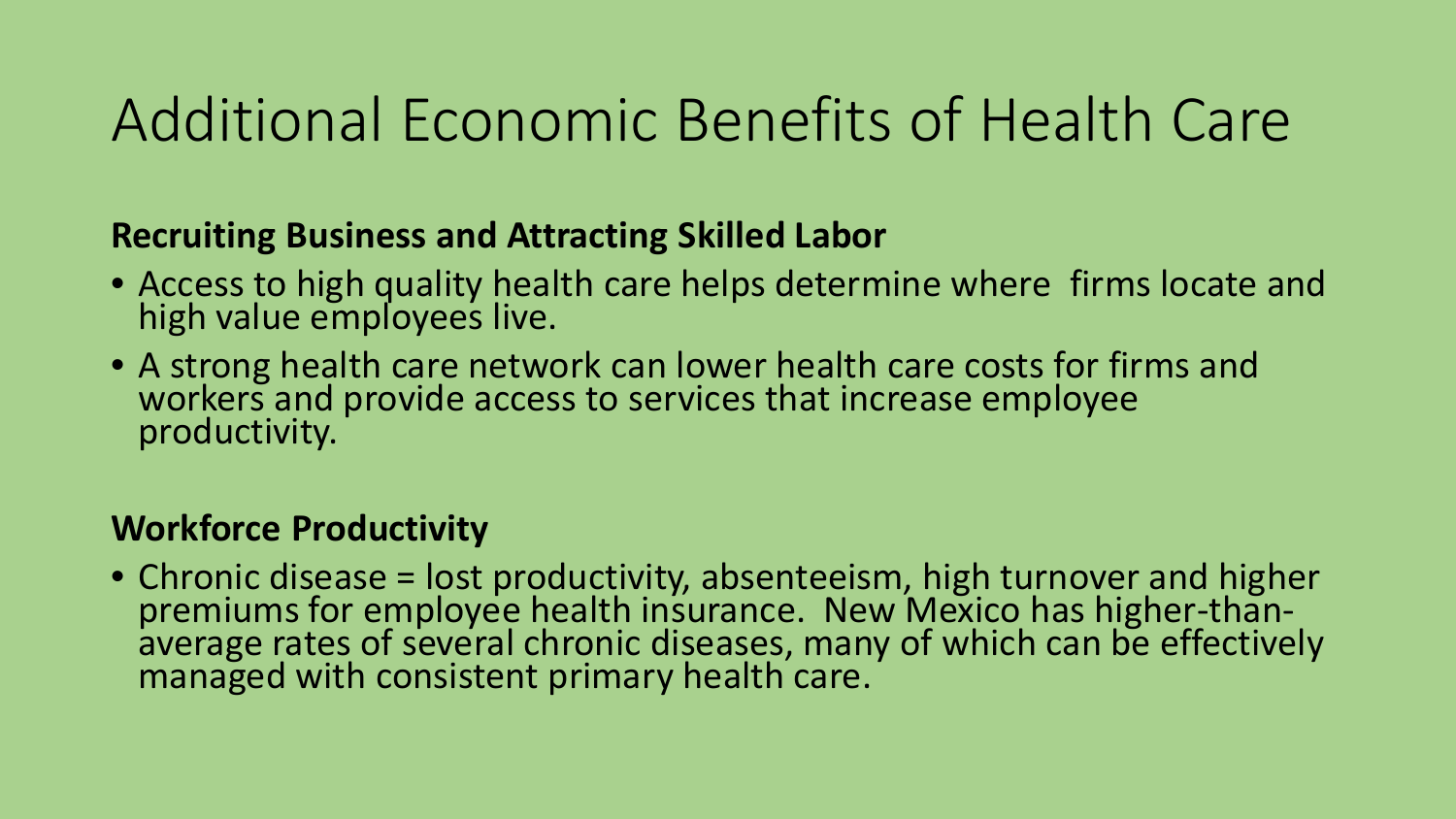#### Limited Access to Health Care Constrains Economic Growth

- Over 1-in-5 New Mexicans (about 433,000 mostly non-elderly adults) are uninsured
- 17% of NM adults say that couldn't afford to see a doctor when they needed to.
- The uninsured use about 50% less health care than people with health insurance.
- NM adults have above-average rates of ambulatory-sensitive conditions and are less likely than other U.S. residents to get routine preventative care such as cancer screenings and dental checkups.
- The uninsured often delay treatment until they end up in ED or hospitalized with bills they can't afford to pay
- Health care costs for the uninsured are shifted to businesses and individuals through higher premiums. This "hidden tax" accounts for about 16 percent of the average family premium for employer coverage in NM, or about \$2,300 per year, 75% of which is paid by employers.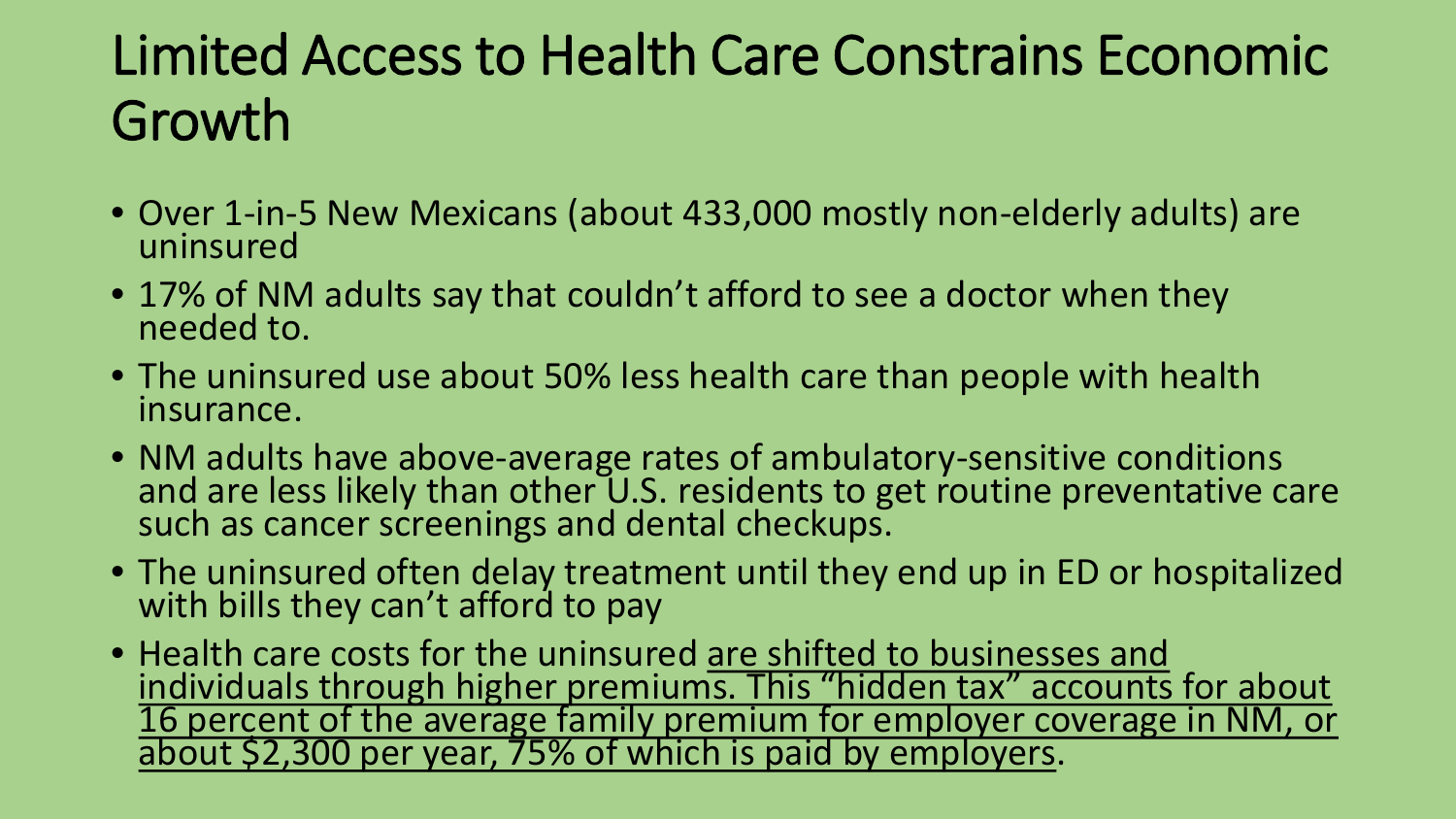### Provider Shortages Limit Access to Care

- 32 of 33 NM counties include one or more Health Professional Shortage Areas
- 41% (833,000 New Mexicans) reside in or are part of one of the state's 94 primary care HPSAs.
- 6 of 10 professions listed as "shortage" by NMDWS RNs, LPNs, nurse practitioners, pharmacists, physical therapists and speech pathologists -- are in health care delivery
- NM ranks 49th of 50 states dentists per capita
- NM practitioner shortages estimated by Health Policy Commission:
	- 2,000 nurses
	- 2,000 physicians.
		- 400 600 in primary care.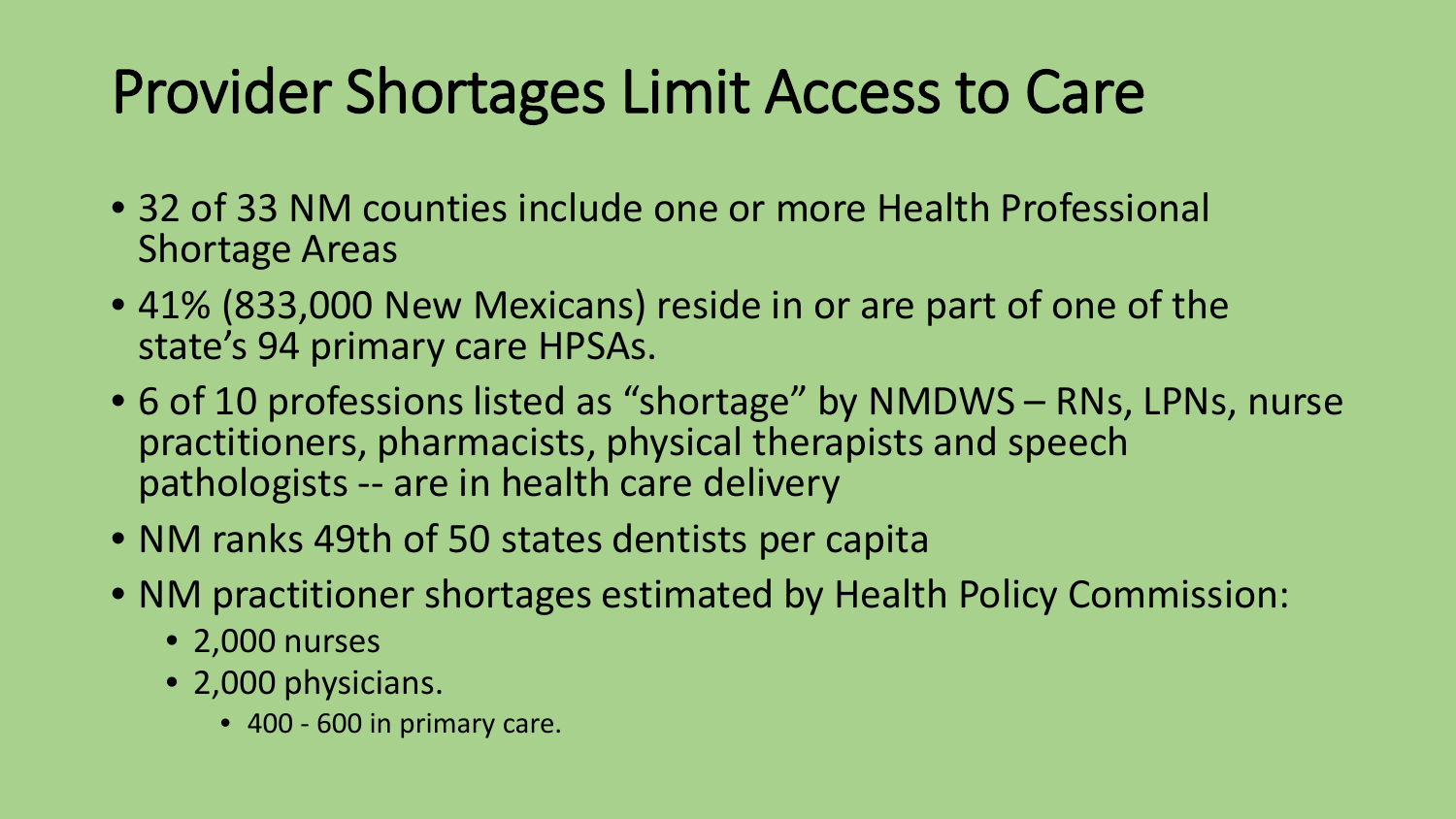## Primary Care is Key to Health Care Reform & an Economic Engine

- A rural PCP practice:
	- Creates 23 jobs
	- Generates \$1.8 million in annual total revenue
		- \$1 million is wages, salaries and benefits,
- NM spends about \$10 million annually on incentives to recruit and retain health care practitioners
- Health care delivery businesses qualify for almost none of the \$125 million that the state of New Mexico invests in economic development incentives each year.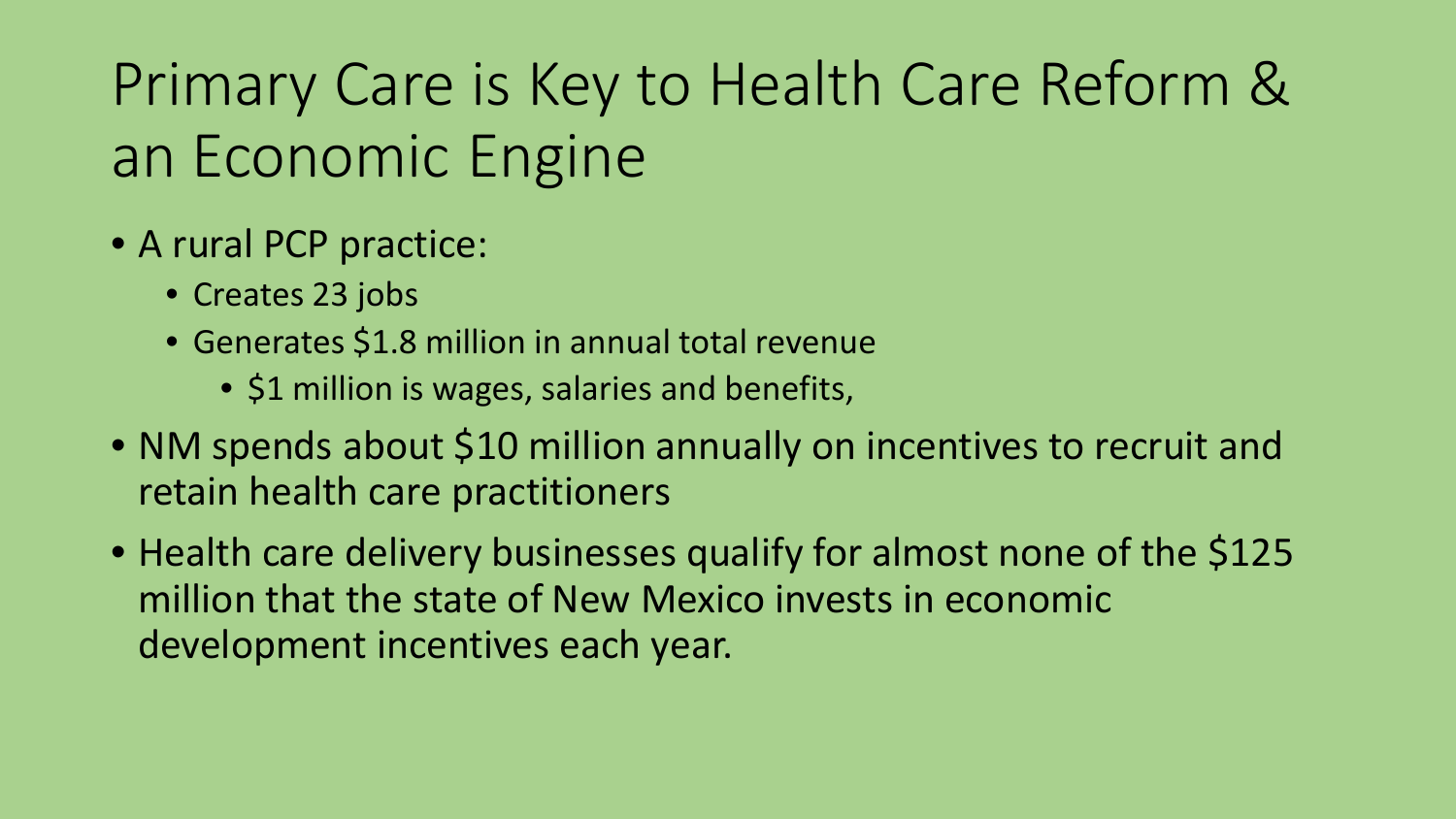#### The Affordable Care Act

- Could reduce the number of uninsured New Mexicans by over half, starting in January.
- Largest and most immediate impact will result from the expansion of New Mexico Medicaid to adults below 138% FPL(\$26,344 for a family of three).
- 46% of uninsured New Mexicans have income below 138% FPL
- Over 130,000 New Mexicans could obtain health insurance as a result of the Medicaid expansion alone.
- The federal government will pay almost 100% of the cost in the early years of the expansion and 90% thereafter.
- Release of "pent up demand" by newly insured will dramatically increase utilization of ambulatory health care.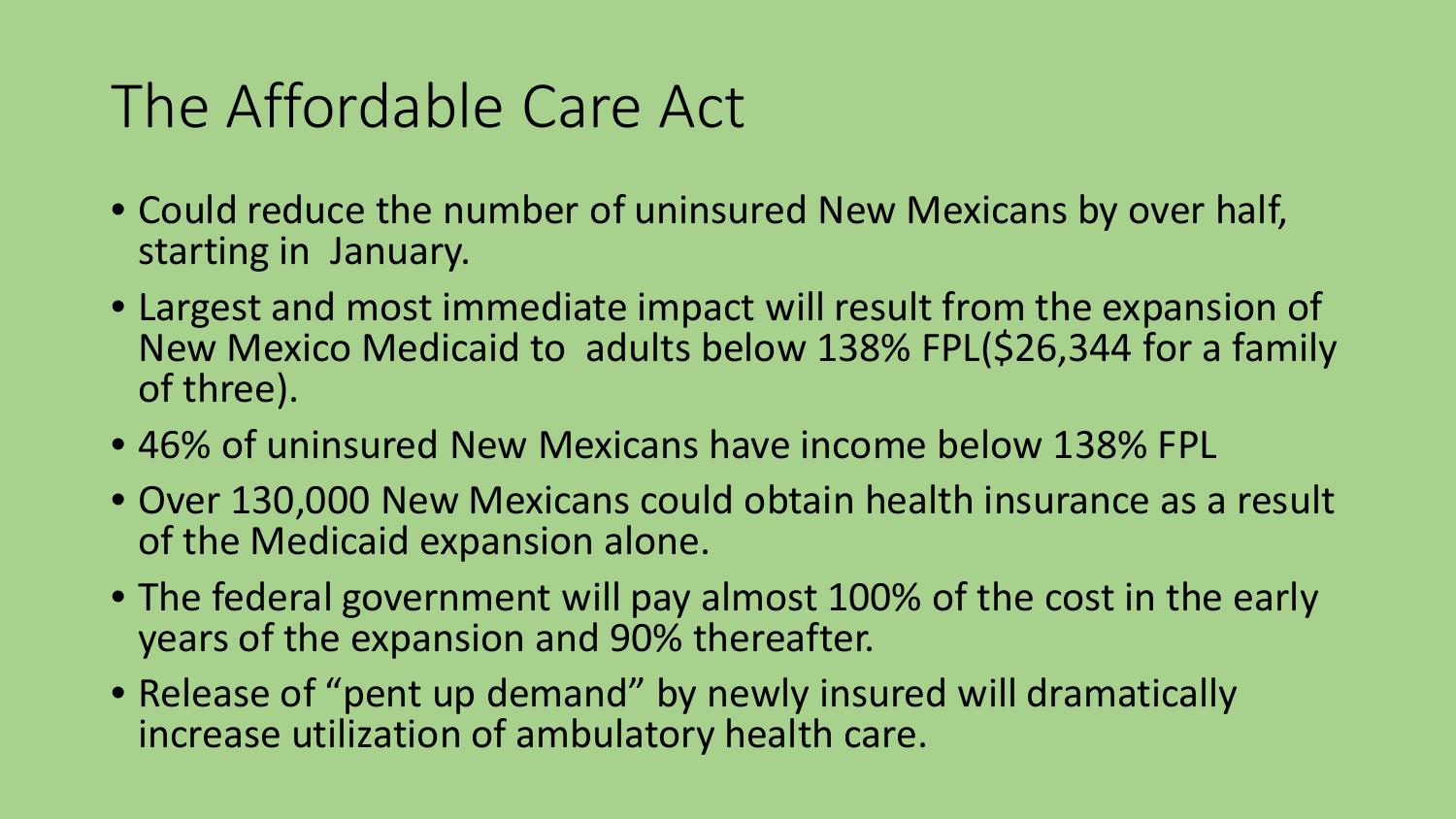The Medicaid expansion will cost NM \$42 million but generate over \$500 million in cost savings and tax revenue

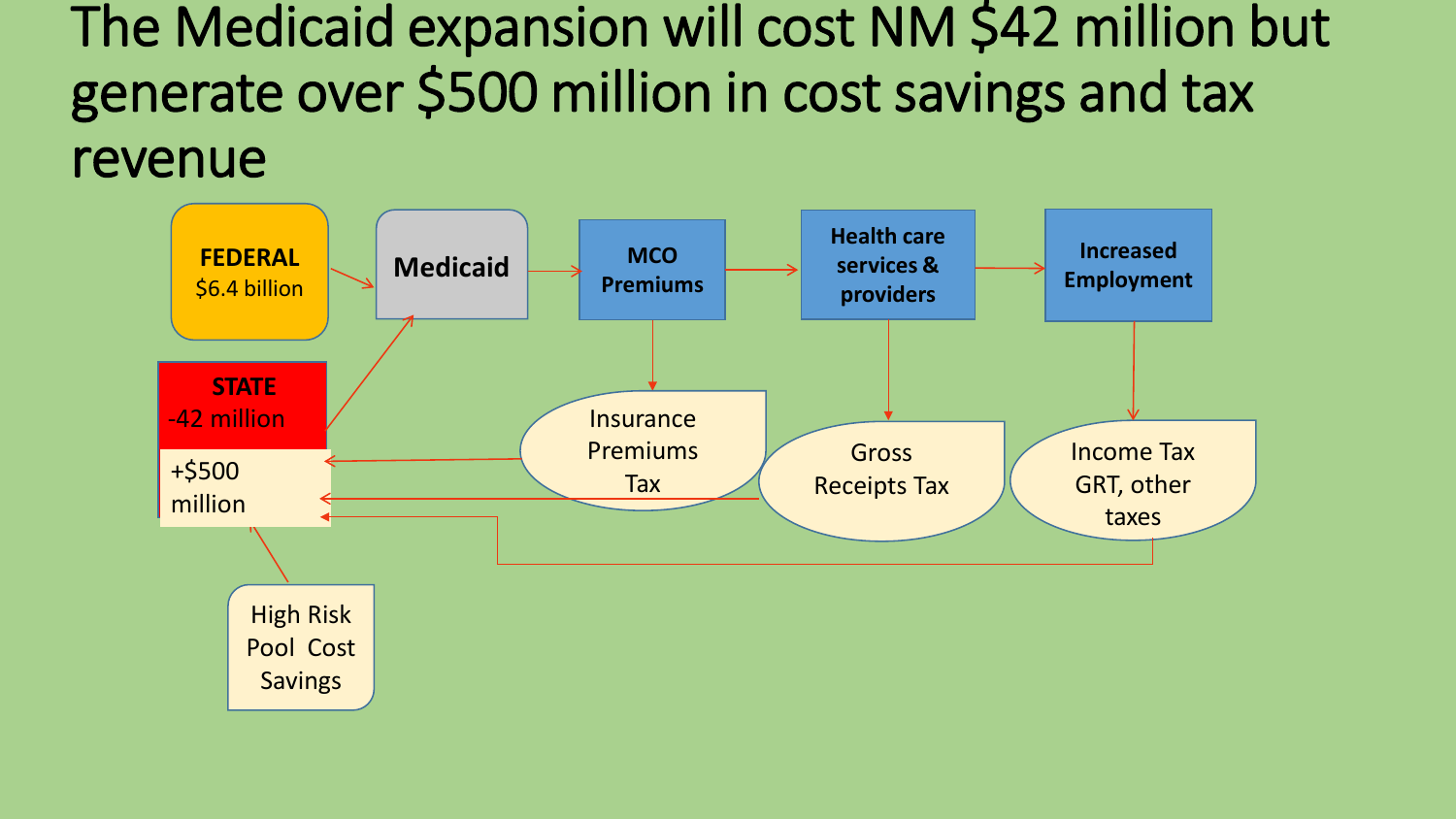#### Medicaid Expansion Employment Impact

Medicaid expansion will create over 3,000 new jobs in the first full year of implementation and support about 13,000 additional jobs by 2020.

Two-thirds job creation will be in the health care delivery, the remaining 1/3rd will be distributed throughout the New Mexico

| economy. |                                                                               |            |        |        |            |        |         |  |  |
|----------|-------------------------------------------------------------------------------|------------|--------|--------|------------|--------|---------|--|--|
|          | Economic Impact of Affordable Care Act (ACA) Medicaid Expansion (\$ millions) |            |        |        |            |        |         |  |  |
|          |                                                                               | 2014       |        |        | 2020       |        |         |  |  |
|          |                                                                               | Employment | Income | Output | Employment | Income | Output  |  |  |
|          | <b>Direct</b>                                                                 | 1,751      | \$113  | \$239  | 7,240      | \$452  | \$944   |  |  |
|          | <b>Indirect</b>                                                               | 546        | \$21   | \$58   | 2,155      | \$82   | \$227   |  |  |
|          | <b>Induced</b>                                                                | 903        | \$32   | \$95   | 3,586      | \$127  | \$378   |  |  |
|          | <b>Total Impact</b>                                                           | 3,199      | \$166  | \$391  | 12,981     | \$660  | \$1,549 |  |  |

**Source: Author calculations using Medicaid enrollment projections from the New Mexico Human Services Department, Medicaid expenditure data from the Centers for Medicare and Medicaid Services and IMPLAN™ software**